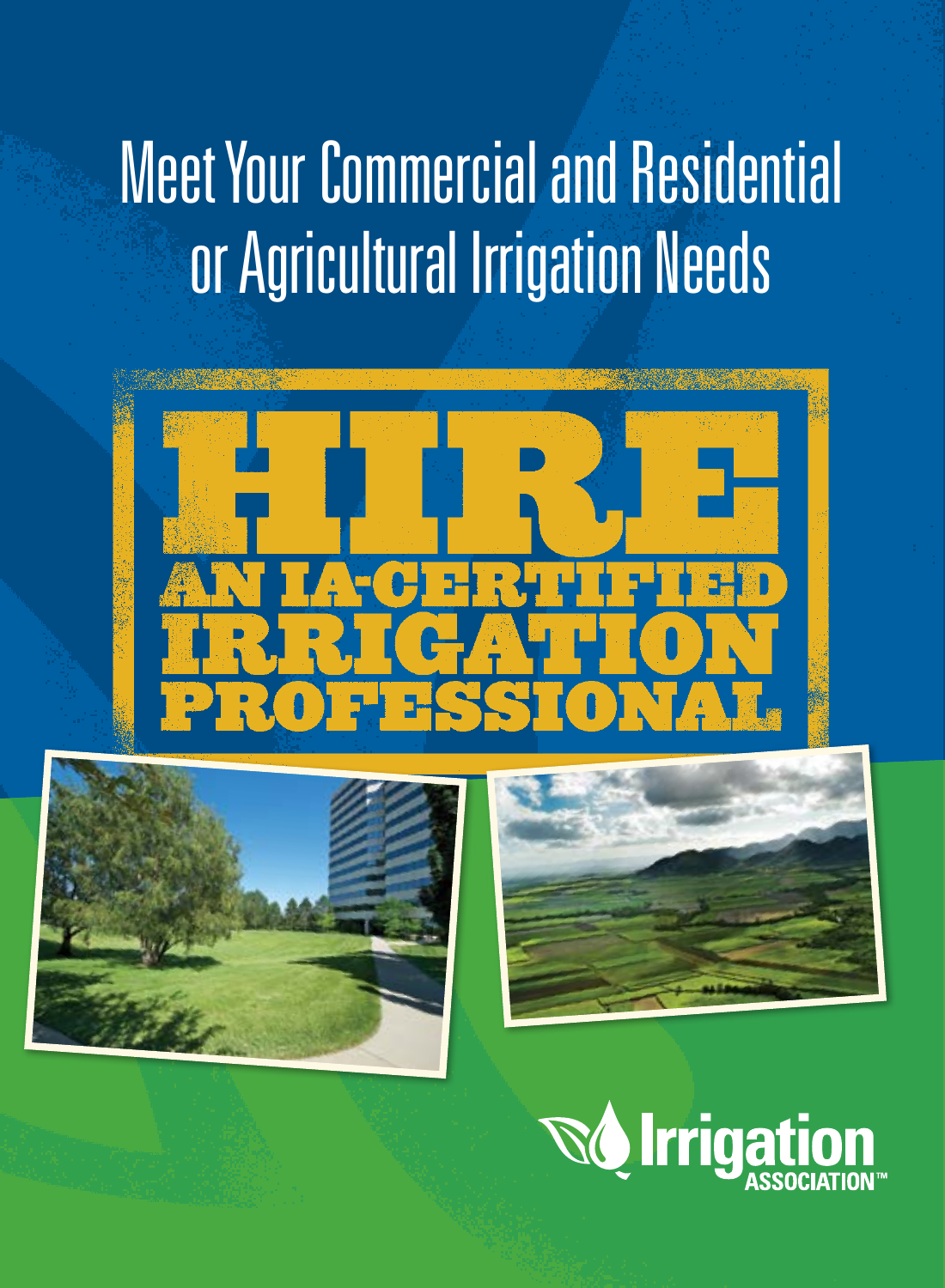# **THE RIGHT SKILLS** & Experience for a Growing Industry

IA-certified irrigation professionals are prepared to lead in the evolving landscape of irrigation technology.



You would not hire an engineer, an electrician, a plumber or another technical professional that was not licensed or endorsed, so why would you hire someone to install or maintain your irrigation system who is not certified?

IA-certified irrigation professionals have the technical expertise and a unique understanding of the latest water management practices to design, install, manage and maintain a variety of irrigation systems.

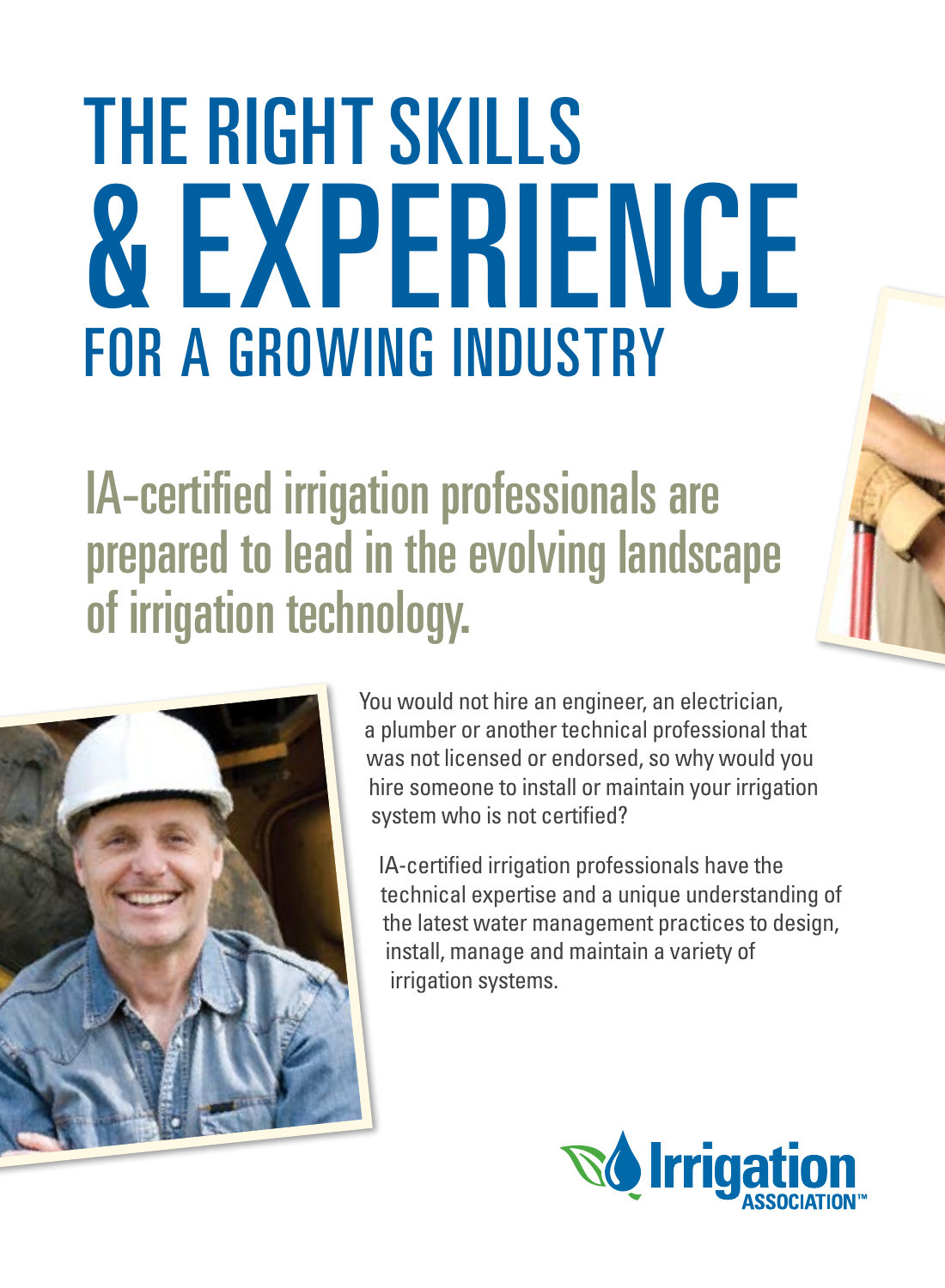





**Irrigation.org/HireCertified**

**\-CERTIFIED<br>RRIGATION<br>ROFESSIONAL**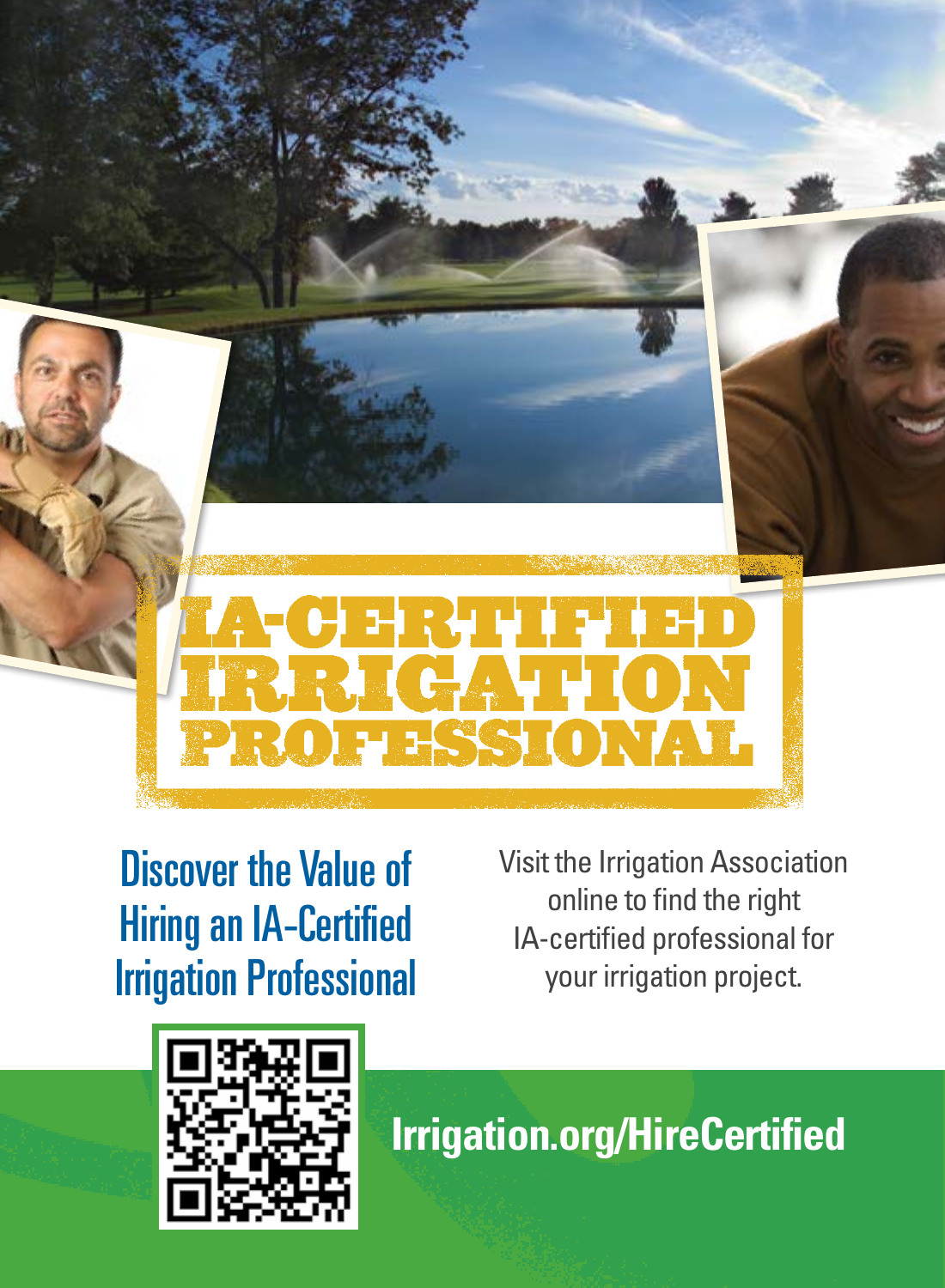

#### Customers First

IA-certified irrigation professionals not only provide keen technical know-how, but they also offer a higher level of specialization and service to a variety of agricultural, municipal, commercial and residential customers. Certified irrigation professionals take the time to listen to customer needs, and then tailor their expertise to help customers meet all local environmental and legal guidelines for both simple and complex irrigation projects.

#### A Different Level of Commitment

IA-certified irrigation professionals must undertake the most rigorous education in the industry and stay committed to their continuing education in order to remain certified.

IA-certified irrigation professionals' in-depth irrigation knowledge and experience have been evaluated and endorsed by an impartial third party.

#### " Hiring certified professionals provides me with an unbiased, rigorous and repeatable program to measure professional competency.

—**Denis K. Gourdeau** CID, CIC, CLIA, CGIA, CLWM *Water Management Lead The City of Calgary Parks, Alberta, Canada*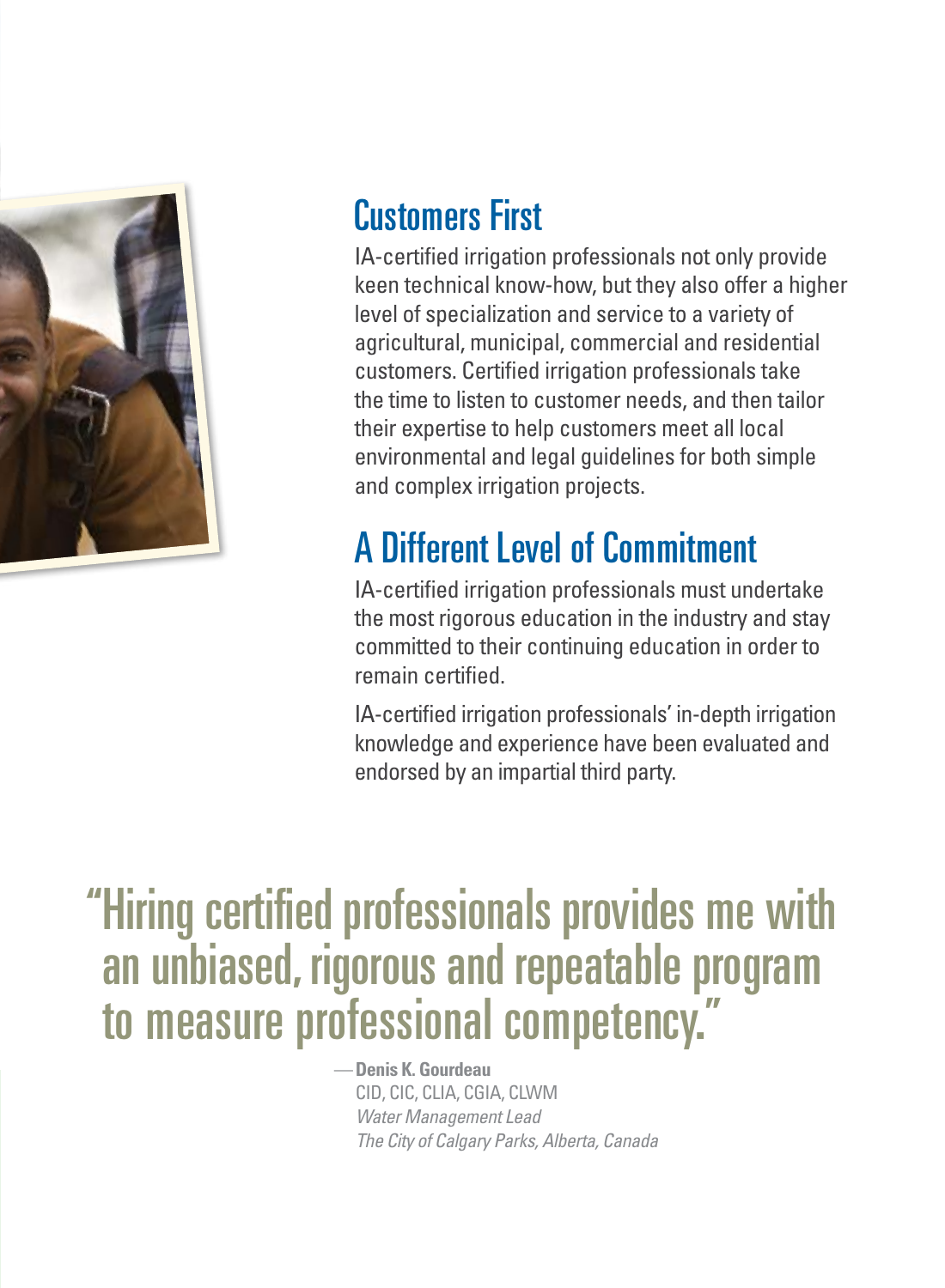

#### Commercial and Residential

Water management in public, commercial and residential landscape spaces can be critical to your bottom line.

IA-certified irrigation professionals know how to design, properly install and maintain systems to ensure a maximum return on investment.

#### **Agricultural**

IA-certified irrigation professionals have proven that they are skilled in using innovative technologies to design irrigation systems that accommodate changing conditions.

IA-certified irrigation professionals are effective stewards of land and water resources.

" All things being equal, I would hire someone who is certified before someone with only industry experience... because I know what he has to know to pass the exam."

**—Eric Santos**

CAIS, CGIA, CIC, CID, CLIA, CLWM *Division Leader, Irrigation & Water Management ValleyCrest Landscape Maintenance, Pleasanton, CA*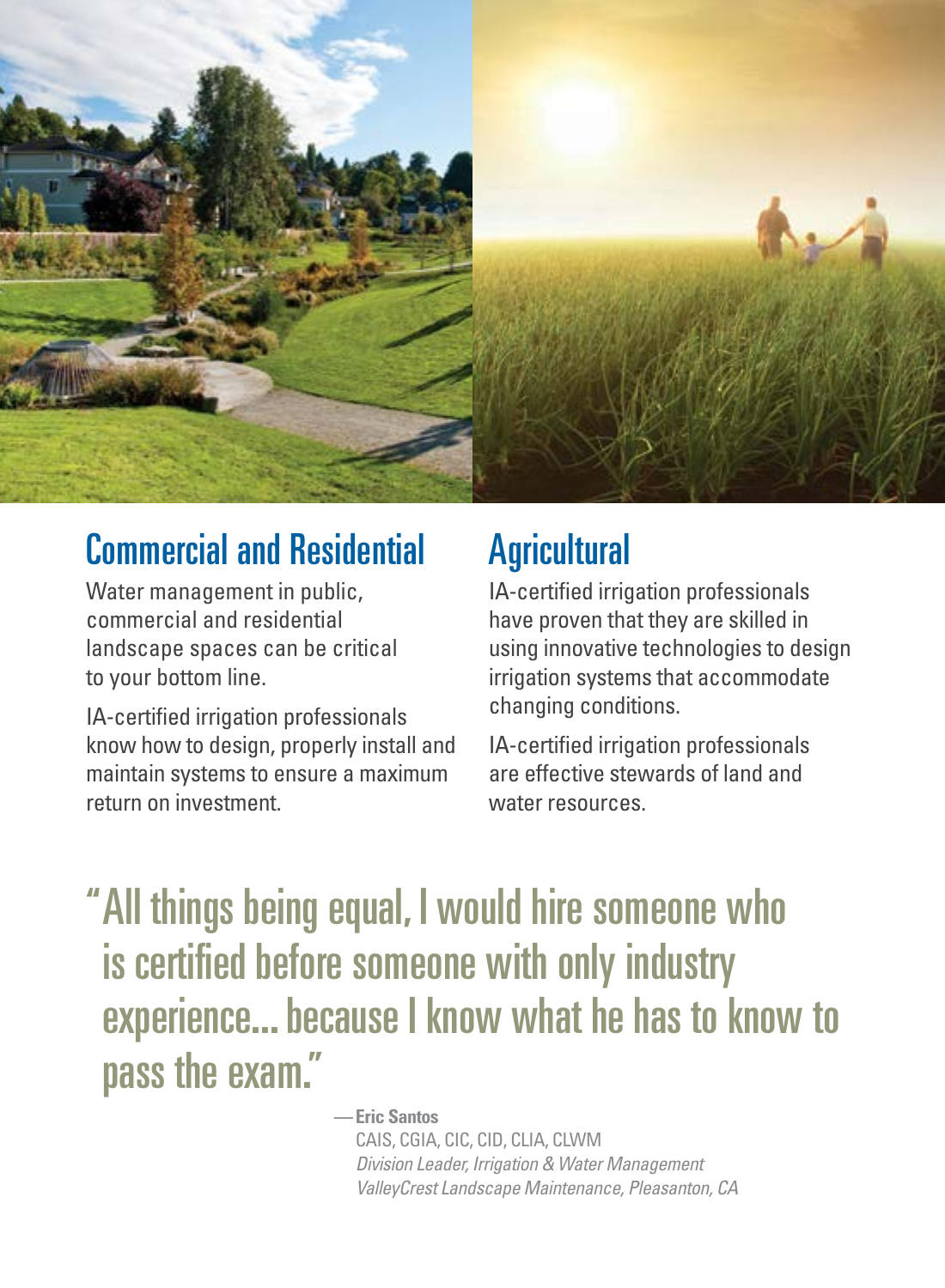

A **certified agricultural irrigation specialist** is involved in the management and operation of on-farm irrigation systems. These systems include surface irrigation methods, as well as pressurized systems like micro irrigation and sprinklers.



A **certified golf irrigation auditor\*** is involved in the quantification of turf irrigation water usage tailored to the unique conditions found on golf courses.



The **certified irrigation contractor\*** is an irrigation professional whose principal business is the execution of contracts or subcontracts to install, repair and/or maintain irrigation systems.



The First Nationally Accredited Program in the Industry



The **certified irrigation designer\*** is a professional who prepares irrigation designs. The CID evaluates site conditions and determines net irrigation requirements based on the needs of the project.



A **certified landscape irrigation auditor\*** is involved in the quantification of landscape irrigation water use. Auditors collect site data, make maintenance recommendations and minor repairs, and perform field measurements and observations.



#### **Certified landscape water managers** are

irrigation professionals whose principal business is the evaluation, operation, management, and improvement of irrigation systems to achieve the highest level of water conservation possible.

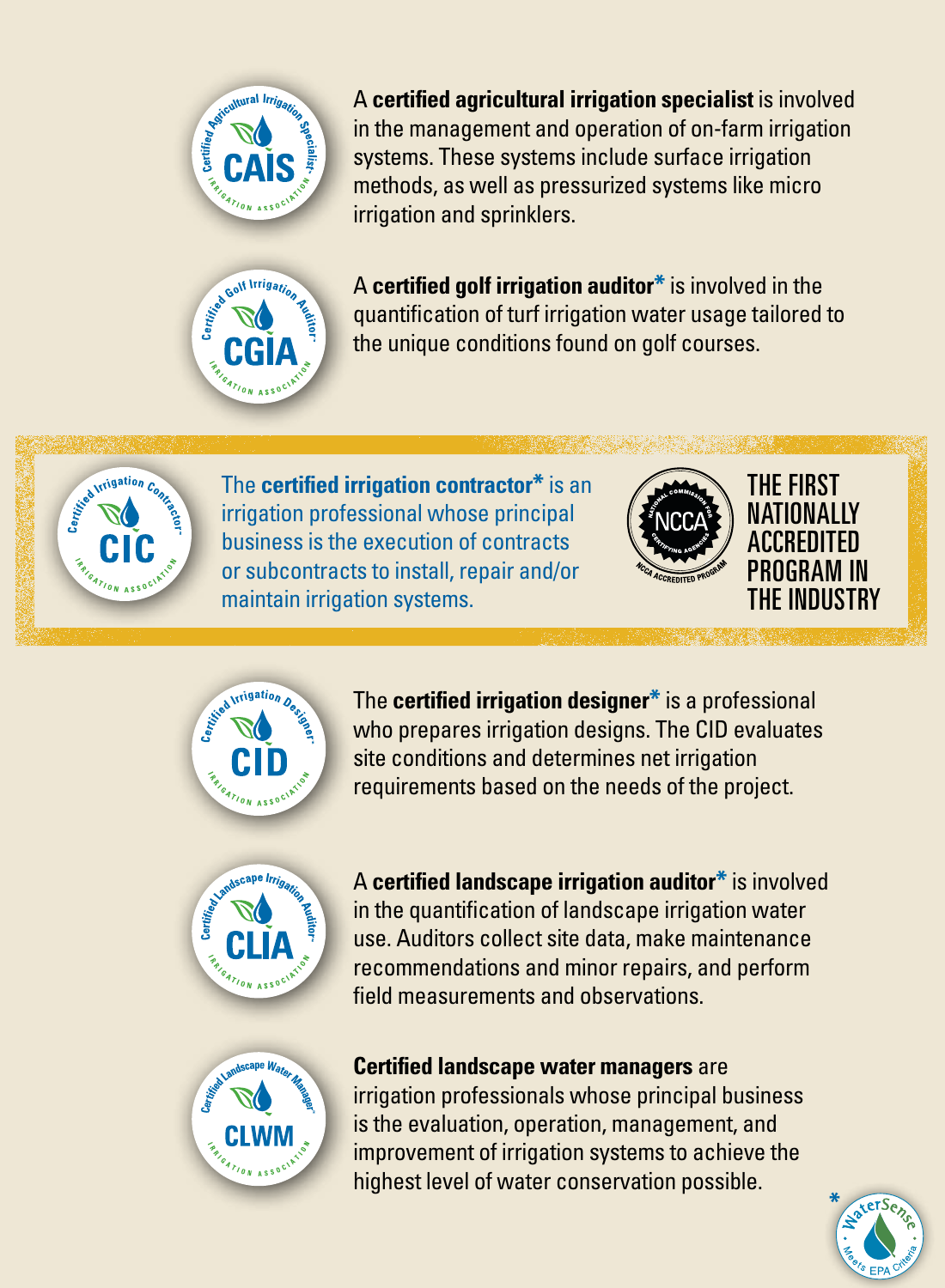**Find IA-Certified Irrigation Professionals by Contacting the Irrigation Association at:**

## **Irrigation.org/HireCertified**